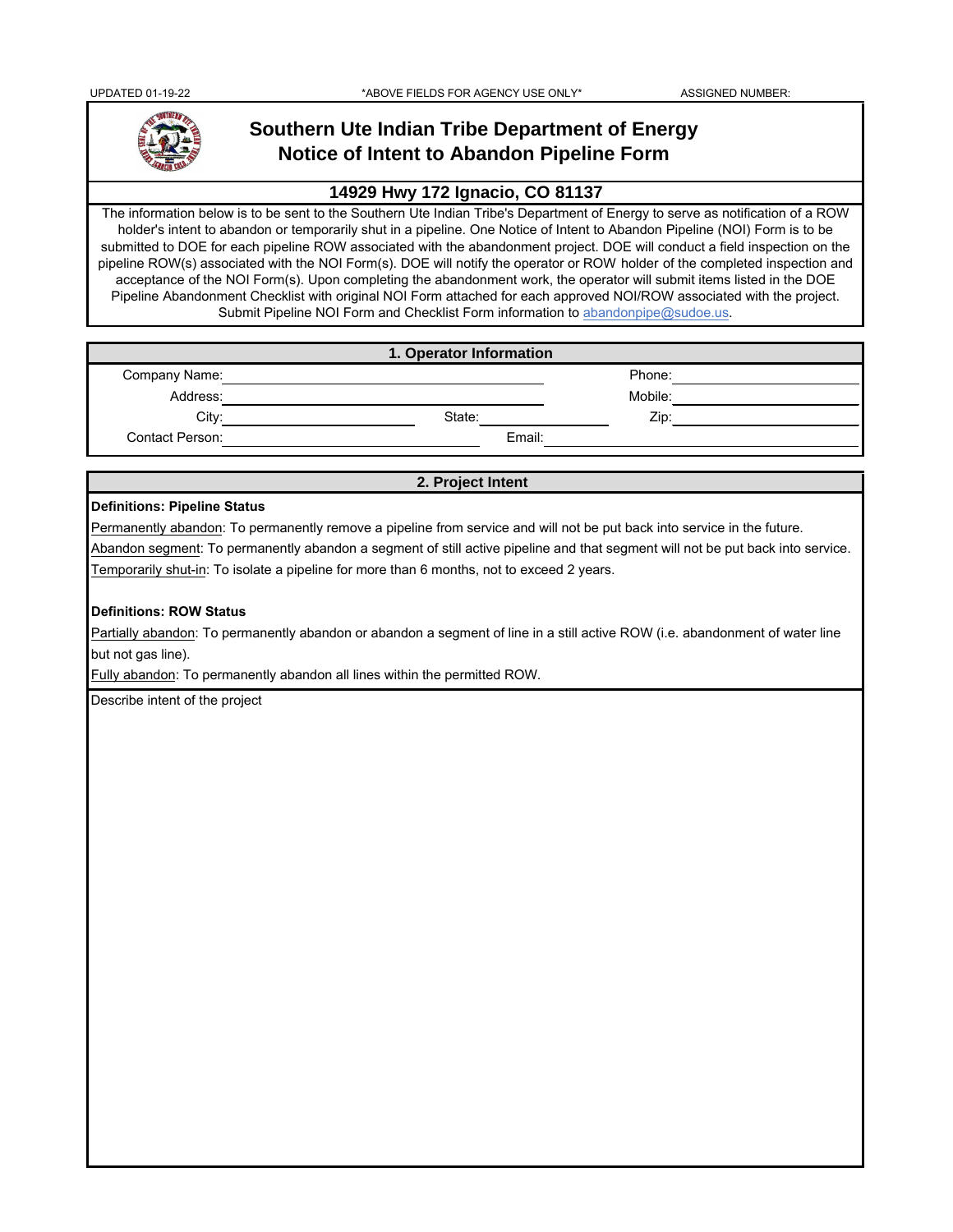| 3. ROW Information (One form per ROW/Invoice Number)                                                                                                                                                                                                                   |  |  |  |  |
|------------------------------------------------------------------------------------------------------------------------------------------------------------------------------------------------------------------------------------------------------------------------|--|--|--|--|
| Tribal Oil and Gas Lease Numbers:                                                                                                                                                                                                                                      |  |  |  |  |
| *** The below information is included in your original Grant and/or Pipeline Worksheet.                                                                                                                                                                                |  |  |  |  |
| ROW Name/Invoice Number:                                                                                                                                                                                                                                               |  |  |  |  |
| On Lease $($<br>Right-of-way is: Off Lease (                                                                                                                                                                                                                           |  |  |  |  |
| Right-of-way is: Feet<br>Rods or<br>Miles in Length<br>Feet in Width<br>Acres                                                                                                                                                                                          |  |  |  |  |
| 4. Pipeline Information (for pipelines downstream of custody transfer only)                                                                                                                                                                                            |  |  |  |  |
| <b>Number of Pipes in ROW</b>                                                                                                                                                                                                                                          |  |  |  |  |
| Diameter of Pipe #1                                                                                                                                                                                                                                                    |  |  |  |  |
| <b>Produced Water</b><br><b>Natural Gas</b><br>Other: ___________                                                                                                                                                                                                      |  |  |  |  |
| Polyethylene<br>Fiberglass<br>Steel<br>Other:                                                                                                                                                                                                                          |  |  |  |  |
| <b>Diameter of Pipe #2</b>                                                                                                                                                                                                                                             |  |  |  |  |
| Natural Gas<br><b>Produced Water</b><br>Other: and the control of the control of the control of the control of the control of the control of the control of the control of the control of the control of the control of the control of the control of the control of t |  |  |  |  |
| Polyethylene<br>Fiberglass<br>Steel<br>Other: and the control of the control of the control of the control of the control of the control of the control of the control of the control of the control of the control of the control of the control of the control of t  |  |  |  |  |
| <b>Additional Pipelines or Other Information:</b>                                                                                                                                                                                                                      |  |  |  |  |
|                                                                                                                                                                                                                                                                        |  |  |  |  |
| 5. Generally Describe Scope of Work Including Proposed Purge & Cap Method Relating to<br><b>Map Requirements</b>                                                                                                                                                       |  |  |  |  |
|                                                                                                                                                                                                                                                                        |  |  |  |  |
|                                                                                                                                                                                                                                                                        |  |  |  |  |
|                                                                                                                                                                                                                                                                        |  |  |  |  |
|                                                                                                                                                                                                                                                                        |  |  |  |  |
|                                                                                                                                                                                                                                                                        |  |  |  |  |
|                                                                                                                                                                                                                                                                        |  |  |  |  |
|                                                                                                                                                                                                                                                                        |  |  |  |  |
|                                                                                                                                                                                                                                                                        |  |  |  |  |
|                                                                                                                                                                                                                                                                        |  |  |  |  |
|                                                                                                                                                                                                                                                                        |  |  |  |  |
| 6. Mapping Requirements for Midstream and Transmission Pipelines                                                                                                                                                                                                       |  |  |  |  |
| Full length of pipeline                                                                                                                                                                                                                                                |  |  |  |  |
| Legal description                                                                                                                                                                                                                                                      |  |  |  |  |
| Lease boundary                                                                                                                                                                                                                                                         |  |  |  |  |
| Portions of pipeline to be abandoned and or remain active if applicable                                                                                                                                                                                                |  |  |  |  |
| Cut points and appurtenances to be removed and to remain in place if applicable                                                                                                                                                                                        |  |  |  |  |